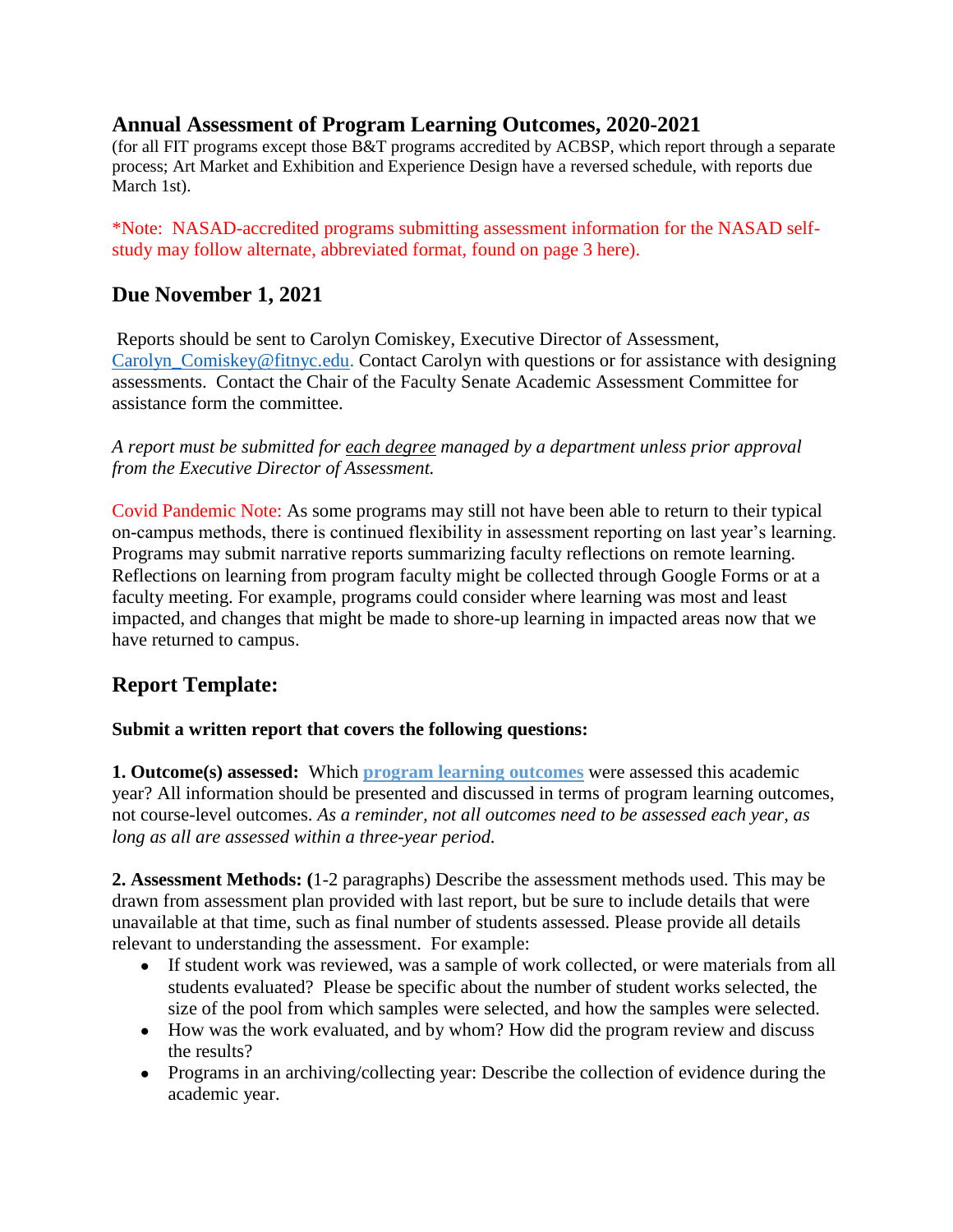• Please include copies of any surveys, rubrics or other assessment tools as appropriate, if not provided previously.

**3. Assessment Results:** Summarize the major findings below; documentation may be attached as well (e.g .tables showing rubric results, exit survey reports, minutes of faculty discussions of student work, etc.)

**4. Findings, Analysis and Conclusions:** (1-2 paragraphs). Describe the faculty's consensus on what the results indicate.

● What was the expected achievement level, and were students meeting the learning outcome(s) at the level desired by faculty? What were strong and weak areas of student learning? What did faculty learn, not only from rubric results or other methods but also from discussions with each other as part of the process?

#### **5. Use of Last Year's Findings/Planned Use of This Year's Assessment Findings:** (2-3

paragraphs) List any changes made in the past year due to past assessment findings. Discuss any changes/improvements planned as a result of this year's assessment findings (such as curriculum modifications, budget requests, or other matters under a program's control). Please be as specific as possible.

#### **6. Describe Recommendations for Assessment Improvements**: (1 paragraph)

- Was the assessment method used successful in examining at student learning, providing reliable information?
- Will assessment methods change in the future based on this year's experience?

## **Assessment plan for 2021-2022**

Provide the plan for 2021-2022 assessment for each degree program. The next annual report is due November 1, 2022.

- **1. Outcome(s) assessed:** Which program learning outcomes will be assessed in the 2021- 2022 academic year? *As a reminder, not all outcomes need to be assessed each year, as long as all are assessed within a three-year period.*
- **2. Describe the Assessment Design/Methods:** Provide a description of the assessment design the program will use. Provide the information available – some programs may have already selected courses, developed rubrics or surveys, etc. while others may be still planning the details. If rubrics, surveys, etc. are available, please attach.